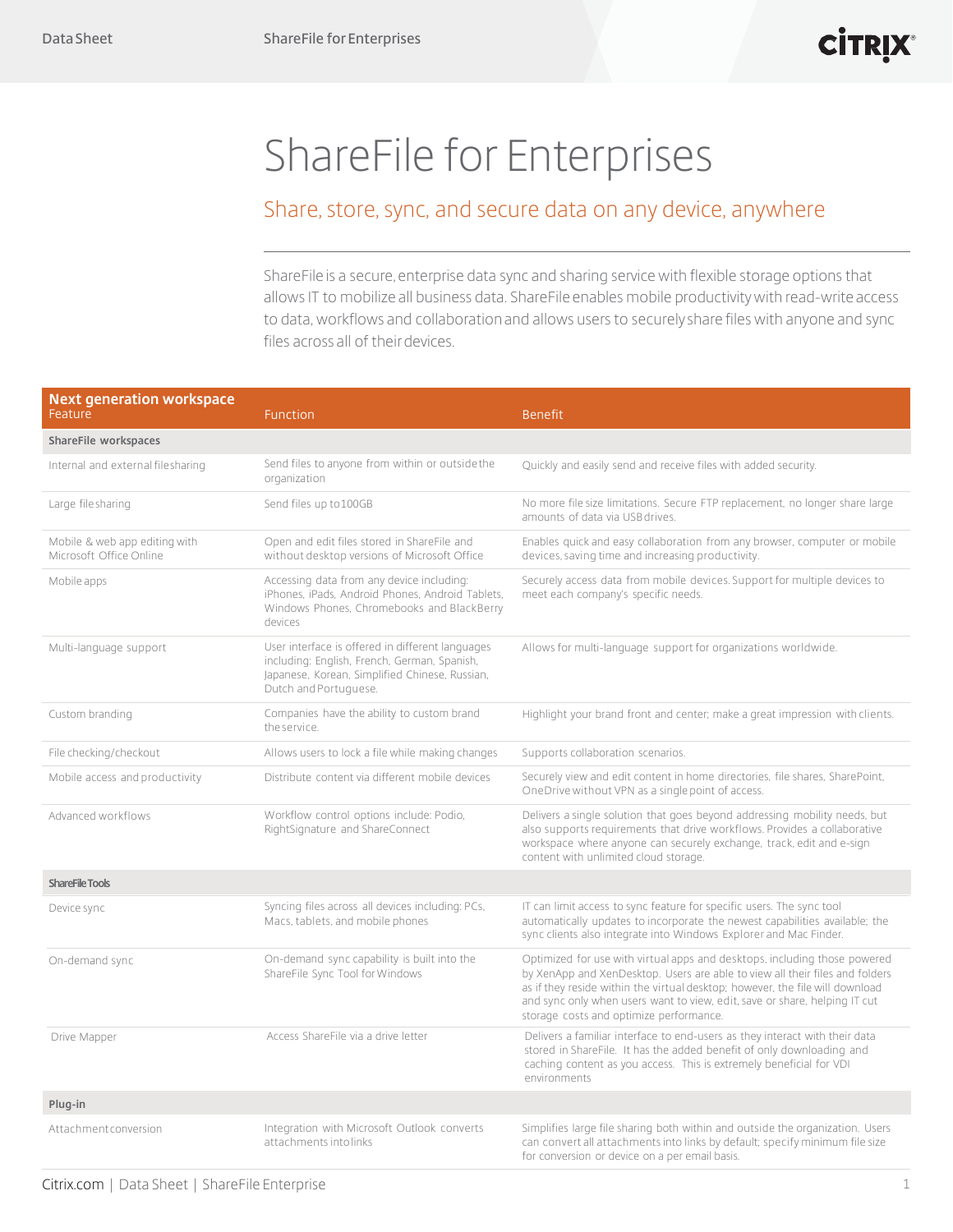

| Overcome file size restrictions                                                           | Eliminates attachment size restrictions for<br>sending large files                                                                                                                                                                                                                       | Eliminates file size restrictions and potential bounce-back from the receiver's<br>email service. Users can also request files from co-workers or third parties by<br>providing a link where the other party can upload attachments.                                                                              |
|-------------------------------------------------------------------------------------------|------------------------------------------------------------------------------------------------------------------------------------------------------------------------------------------------------------------------------------------------------------------------------------------|-------------------------------------------------------------------------------------------------------------------------------------------------------------------------------------------------------------------------------------------------------------------------------------------------------------------|
| Better control and visibility                                                             | Track use of sensitive data by requiring a login to<br>access the files                                                                                                                                                                                                                  | Users have the ability to track sensitive data. Senders can also request a<br>download notification and prescribe an expiration policy on the file/files<br>after which they will be no longer available to the recipient.                                                                                        |
| StorageZones                                                                              |                                                                                                                                                                                                                                                                                          |                                                                                                                                                                                                                                                                                                                   |
| Flexibility to store data where<br>you choose                                             | Choose between customer-managed (on-prem)<br>and Citrix-managed StorageZones                                                                                                                                                                                                             | StorageZones feature gives IT the flexibility and option to choose between<br>customer-managed (on-prem) and Citrix-managed StorageZones.                                                                                                                                                                         |
| Encrypt data with private keys                                                            | Files and metadata are encrypted with<br>customer-owned keys                                                                                                                                                                                                                             | Enables businesses to manage their own StorageZones.                                                                                                                                                                                                                                                              |
| Security and compliance                                                                   | Restricted StorageZones (private data areas) is<br>an option for custom-managed StorageZones                                                                                                                                                                                             | Provides increased data security and compliance. Files and metadata in a<br>Restricted StorageZone are encrypted with the customer's keys for zero-<br>knowledge vendor visibility, plus file sharing/access is exclusive and limited<br>to specified internal users who must pass a dual authentication process. |
| Geographic locations                                                                      | Storing data in close proximity                                                                                                                                                                                                                                                          | Enhances performance for the users. A single ShareFile account can<br>span multiple StorageZones locations worldwide, enabling optimized<br>performance for global performance.                                                                                                                                   |
| Customer-managed StorageZones<br>cloud options                                            | Deployed in Microsoft Azure or Amazon Web<br>Services (AWS)                                                                                                                                                                                                                              | Full support for data storage in Amaon S3. These deployment options<br>provide all the elasticity and cost benefits of the cloud, together with security<br>and control of customer management to their corporate encryption keys-<br>an advantage typically only available on-premises.                          |
| Customer-managed StorageZones<br>on-premises options                                      | Integrates with an organization's existing<br>infrastructure                                                                                                                                                                                                                             | Customer-managed StorageZones can be easily integrated with an<br>organization's existing infrastructure as it is designed to support any CIFS-<br>based network share, S3 object storage, and customer-owned object storage.                                                                                     |
| StorageZone connectors                                                                    |                                                                                                                                                                                                                                                                                          |                                                                                                                                                                                                                                                                                                                   |
| StorageZone connectors for network<br>shares and ECM software (SharePoint,<br>Documentum) | Mobile access to data stored in existing<br>corporate networkshares or ECM repositories                                                                                                                                                                                                  | Eliminates the need for massive data migration, extends the benefits<br>of mobile file sync and sharing services to existing network shares and<br>ECM software like SharePoint or Documentum, enhances workforce<br>productivity.                                                                                |
| Office 365 connectors                                                                     | Access to SharePoint Online and OneDrive for<br><b>Business</b>                                                                                                                                                                                                                          | Enables secure mobile access and editing for documents stored in<br>SharePoint Online and OneDrive for Business                                                                                                                                                                                                   |
| Personal cloud connectors                                                                 | Extend businesses' data strategy to include<br>third-party access to Box, Dropbox, Google<br>Drive and OneDrive using Connectors.                                                                                                                                                        | IT can choose to enable this feature for a defined period and require users to<br>migrate all corporate data from personal file sharing services to ShareFile or<br>for communicating with third parties that have standardized on a different<br>file sync and sharing service.                                  |
| Mobile access                                                                             |                                                                                                                                                                                                                                                                                          |                                                                                                                                                                                                                                                                                                                   |
| Support for mobile phones and tablets                                                     | Access to critical data through mobile devices<br>that ShareFile supports: Apple iPhone®, Android,<br>and Windows® 8 phones and iPad, Android<br>tablets and Chromebook; ShareFile apps are<br>specifically designed to provide a brilliant and<br>intuitive experience on these devices | Enables mobile workstyles by giving users access to critical data on avariety<br>of mobile devices.                                                                                                                                                                                                               |
| Built-in mobile content editor                                                            | Edit documents through ShareFile                                                                                                                                                                                                                                                         | Create, review, and edit Microsoft Office documents within the<br>ShareFile app.                                                                                                                                                                                                                                  |
| Offlineaccess                                                                             | Save files locally                                                                                                                                                                                                                                                                       | Enables offline access and editing from mobile devices.                                                                                                                                                                                                                                                           |
| Enterprise directory integration                                                          |                                                                                                                                                                                                                                                                                          |                                                                                                                                                                                                                                                                                                                   |
| Two options                                                                               | Integrates AD and XenMobile                                                                                                                                                                                                                                                              | Offers support for Active Directory integration via SAML or XenMobile                                                                                                                                                                                                                                             |
| SAML 2.0 provider                                                                         | Integration for Identity Providers (IDP's)                                                                                                                                                                                                                                               | ShareFile supports Form-Based authentication, providing a consistent SSO<br>log-in experience across all devices, the ShareFile website and the Plug-in for<br>Microsoft Outlook.                                                                                                                                 |
| XenMobile Integrations                                                                    | Enterprise Directory Integration                                                                                                                                                                                                                                                         | Simplifies and accelerates role-based provisioning and deprovisioning of<br>the service.                                                                                                                                                                                                                          |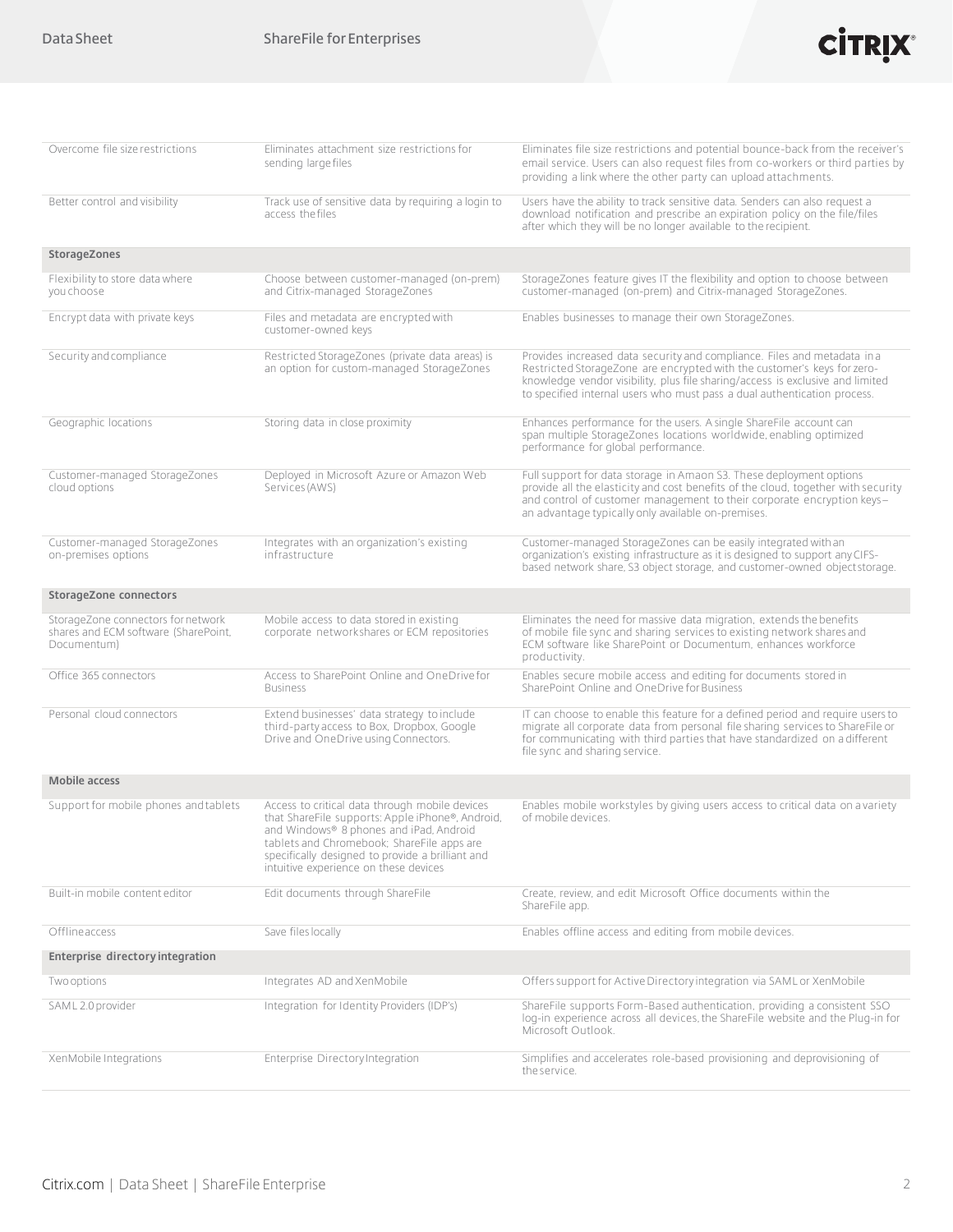| <b>Secure IT oversight</b><br>Feature             | <b>Function</b>                                                                                                                                        | <b>Benefit</b>                                                                                                                                                                                                                                                                                                                                     |  |
|---------------------------------------------------|--------------------------------------------------------------------------------------------------------------------------------------------------------|----------------------------------------------------------------------------------------------------------------------------------------------------------------------------------------------------------------------------------------------------------------------------------------------------------------------------------------------------|--|
| Reporting, auditing and control                   |                                                                                                                                                        |                                                                                                                                                                                                                                                                                                                                                    |  |
| Enterprise ready service                          | Complex security, integrations, reporting and<br>admin rights                                                                                          | ShareFile offers complex security/compliance, SSO/AD integration, audit/<br>reporting, IT control, policies and controls and admin rights.                                                                                                                                                                                                         |  |
| End user and IT reporting                         | Receive report file sharing activity                                                                                                                   | Provides IT comprehensive capabilities to track, log and report on user file<br>access, sync and sharing activity, including the date, type, place, and network<br>address of each user event.                                                                                                                                                     |  |
| Access control policies                           | Custom configured access                                                                                                                               | Limited download-only access or in addition to downloading, a user<br>can be granted a combination of upload/edit/delete and admin access<br>to folders.                                                                                                                                                                                           |  |
| Storage quotas                                    | Enterprise admins can set StorageZone quotas<br>on My Files and Folders                                                                                | Gives IT increased visibility and control over the amount of storage each<br>individual user can consume.                                                                                                                                                                                                                                          |  |
| Device security policies                          |                                                                                                                                                        |                                                                                                                                                                                                                                                                                                                                                    |  |
| Remote wipe                                       | Wipe all ShareFile stored data and passwords                                                                                                           | Allows both users and IT to wipe ShareFile stored data and passwords on<br>mobile device in case of loss or theft. Alternatively, IT can lock the device to<br>restrict its use for a limited time.                                                                                                                                                |  |
| Poison pill                                       | Prescribe data expiration policies                                                                                                                     | Enables IT to prescribe data expiration policies for mobile devices and<br>activate audit controls to track user logging activity.                                                                                                                                                                                                                 |  |
| Restrict modified devices                         | Restrict use of devices                                                                                                                                | IT can restrict the use of modified or jailbroken devices.                                                                                                                                                                                                                                                                                         |  |
| Restrict third party apps                         | Restrict use of third party apps that can store<br>copies of sensitive data                                                                            | Provides build-in capabilities like a mobile content editor as a secure<br>alternative.                                                                                                                                                                                                                                                            |  |
| Passcode lock                                     | Require users to enter a passcode                                                                                                                      | IT has the ability to require users to enter a passcode every time the<br>user wants to access their Share File account on a mobile device, making<br>it easier for users to access their data while ensuring unauthorized access<br>is denied.                                                                                                    |  |
| Data security                                     |                                                                                                                                                        |                                                                                                                                                                                                                                                                                                                                                    |  |
| Secure file sync and share                        | Sharing files securely                                                                                                                                 | Solve your company's Dropbox problem (unauthorized use of personal file<br>sharing accounts) with ShareFile, a secure alternative to personal file sharing<br>services.                                                                                                                                                                            |  |
| Storage and in-transit encryption                 | Transferring files through ShareFile                                                                                                                   | Ensuring files are shared over a secure SSL/TLS connection and stored at<br>rest with AES 256-bit encryption.                                                                                                                                                                                                                                      |  |
| Mobile device encryption                          | Enforces encryption on mobile devices                                                                                                                  | IT can leverage the mobile device's encryption capabilities and enforce<br>encryption for all ShareFile data on the device.                                                                                                                                                                                                                        |  |
| Compliance                                        | HIPAA compliant (HIPAA Compliant<br>Seal of Approval from Sword & Shield)                                                                              | Citrix implements and maintains commercially reasonable and appropriate<br>physical, technical and organizational complimentary controls to protect<br>customer data. ShareFile also offers a ShareFile Cloud for Healthcare -a<br>secure enclave within a private cloud where IT can upload, store and share<br>patient health information (PHI). |  |
| Data Loss Prevention (DLP) systems<br>integration | Integrates with McAfee DLP prevent, Websense<br>TRITON AP-DATA, RSA Data Loss Prevention and<br>others for customer-managed StorageZones<br>deployment | Restricts document sharing based on the file's DLP classification. Connecting<br>ShareFile with customer's existing DLP system enables the ability to classify<br>files based on their content to enforce sharing restrictions per company policy.                                                                                                 |  |
| Read-only/view-only sharing                       | Securely share sensitive documents with others<br>with read-only restrictions                                                                          | Users can share "read-only" documents in cases when preventing other<br>members from adding, editing, or deleting files is required.                                                                                                                                                                                                               |  |
| Multi-tenancy                                     | Hosting ShareFile data for clients                                                                                                                     | Service providers can host ShareFile data for their clients in their own<br>data centers with ShareFile multi-tenant StorageZone capabilities.<br>Beneficial to service providers to expand their services footprint and<br>increase customer value.                                                                                               |  |
| Information Rights Management<br>(IRM)            | Securely share documents with others and have<br>defined security parameters follow the file as it<br>moves around.                                    | Adds a layer of security to a shared file that ensures the recipient(s) are<br>the only ones who can access the shared file with the permissions<br>assigned. Provides the ability to control whether a document can be printed,<br>edited or viewed online   offline                                                                              |  |